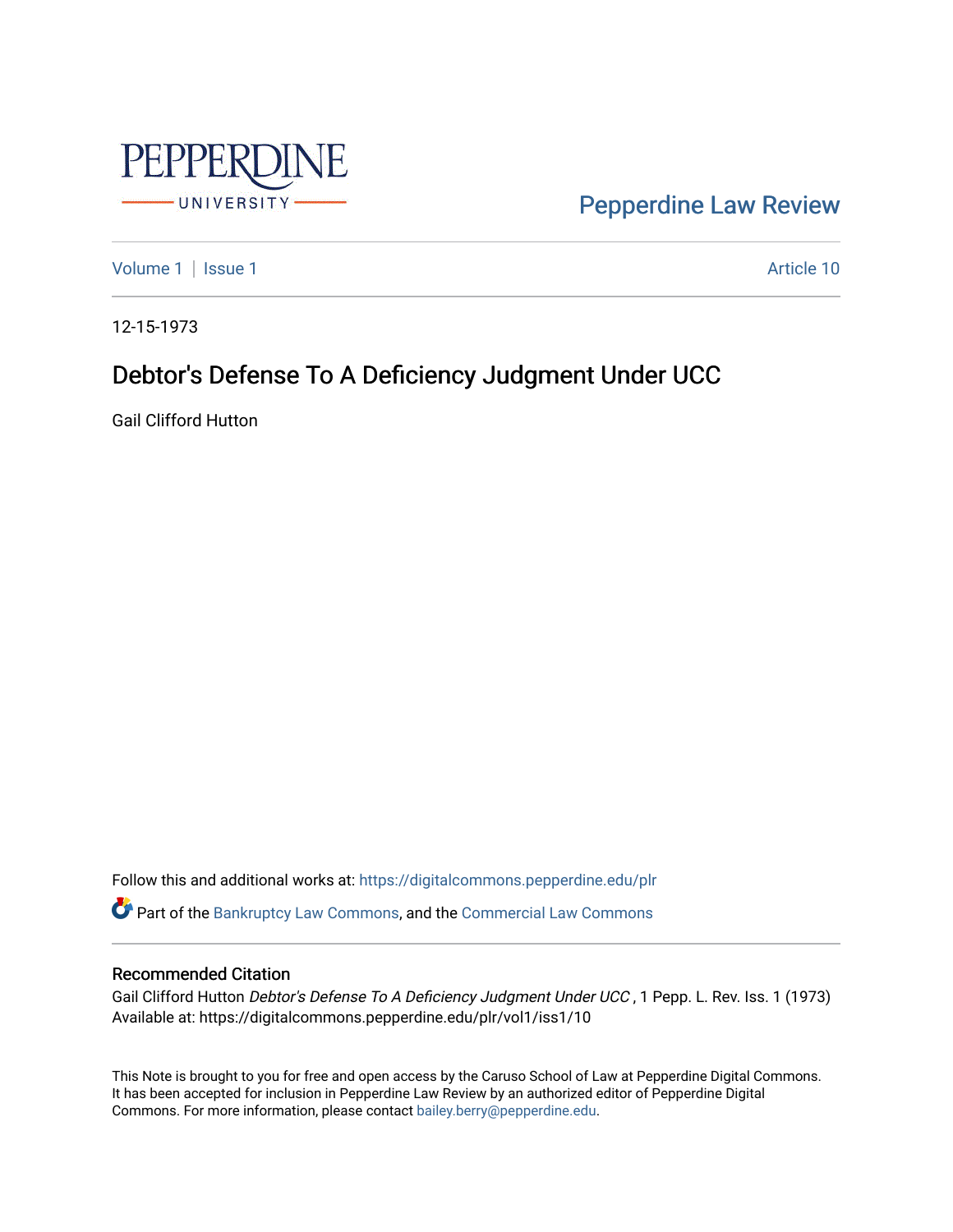## **Debtor's Defense To A Deficiency Judgment Under UCC**

On an issue of first impression in California, the third Appellate District recently interpreted the Uniform Commercial Code, as adopted in California, as providing cumulative remedies to a debtor who had not received the prescribed notice. The case of *Atlas Thrift Co. v. Horan'* held that where a creditor has failed to give adequate notice as prescribed **by** Statute, the debtor has a defense to a deficiency judgment, in addition to an action for damages.

In *Atlas,* Sam Horan, operator-proprietor of a delicatessen, agreed to help his son-in-law secure financing to start a delicatessen of his own. Defendant Horan and the son-in-law negotiated for a loan with Atlas Thrift Company with whom Horan had had previous dealings and with whom he enjoyed a good financial reputation. Horan declined to sign the loan papers because of a provision in the lease on his own delicatessen which forbade him to engage in a similar business within twenty-five miles of the location. He did, however, make verbal assurances to the finance company that he was backing his son-in-law and was a "silent partner." Atlas agreed to lend **\$10,000** to the son-in-law without Horan's signature and, in addition filed a financing statement on the fixtures as security.

The son-in-law defaulted and the business failed. Subsequently the son-in-law went into bankruptcy. Plaintiff Atlas petitioned and obtained a release of the collateral **by** the trustee in bankruptcy. Atlas did not deliver personally or **by** mail any notice to the defendant Horan or his son-in-law of the intended sale and proceeded, after publication of the notice of sale, to "sell" the fixtures and equipment to itself at its own office, for \$2000.2 Prior to the public sale **by** plaintiff, Atlas had located a buyer, Opper and Silk, who had agreed to purchase the fixtures from Atlas for **\$5000.** The arrangement was consummated at a later date. Atlas then brought suit for a deficiency against Horan and demanded the balance due

**<sup>1.</sup>** Atlas Thrift Co. v. Horan, **27** Cal. **App. 3d 999,** 104 Cal. Rptr. **315** (1972). 2. The market value of the fixtures and equipment was found by the

trial court to be \$12,500. *Id.* at 1001, 104 Cal. Rptr. at 316.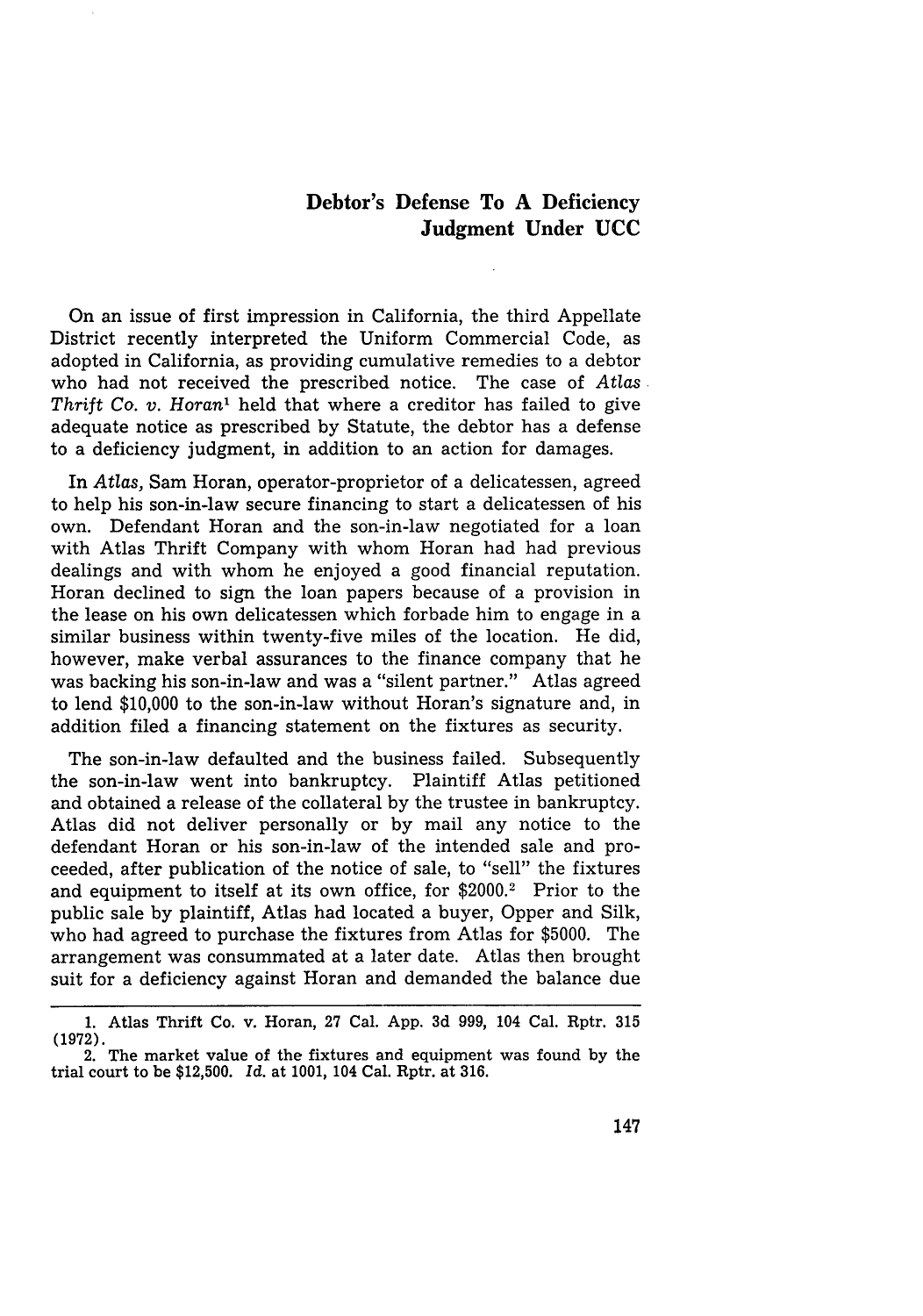after default. This amounted to \$15,000, offset by the proceeds of the sale, \$2000.

The trial court found that the secured party, Atlas, had not complied with California Commercial Code section 9504 (3) which requires personal or mailed notice and a commercially reasonable sale.<sup>3</sup> It also determined that defendant Horan was a debtor within the meaning of California Commercial Code section 9105 subdivision (1) (d)  $\cdot$ <sup>4</sup> However, relying on out of state authority which permits deficiency judgments in spite of failure to comply with section 9504 (3) of the California Code, the court held that the remedies provided for in section 9507 for the wronged debtor are exclusive. Therefore, failure to comply with default provisions may not be raised as an affirmative defense or bar to a deficiency action.' The Appellate Court reversed the trial court and held that failure to give notice and to conduct a commercially reasonable sale was a bar to a deficiency judgment where raised as an affirmative defense.6

In 1965 California's version of the Uniform Commercial Code, including Article 9 which deals with secured transactions, became effective.<sup>7</sup> Section 9-504 of the Uniform Commercial Code provides that a secured party may repossess and sell his collateral if the debtor defaults.<sup>8</sup> However, the California version of the Uniform Commercial Code requires the secured party to give notice of the time and place of the sale, delivered personally or by mail to the debtor.9 Every aspect of the disposition must also be con-

All references to section numbers contained herein, unless otherwise indicated are to the **UNIFORM** COMMERCIAL **CODE** as adopted by the California Legislature in 1963 (Stats. 1963, ch. 819).

4. **CAL.** COM. **CODE** § 9105(1) (d) (West 1964).

5. 27 Cal. App. 3d at 1005, 104 Cal. Rptr. at 319.

6. *Id.* at 1008, 104 Cal. Rptr. at 321.

7. **CAL. COM. CODE** § 1101 *et seq.* (West 1964).

8. UNIFORM COMMERCIAL **CODE** § 9-504(1), sometimes referred to as the **CODE.**

9. **CAL. COM. CODE** § 9504(3) (West 1964); *See also* **SENATE FACT FIND-**ING COMM. **ON** JUDICIARY, **6TH** PROG. RPT. TO THE LEGIS. pt. 1, the UNIFORM COMMERCIAL **CODE,** at 587 (1959-1961). Subdivision (3) of 9504 was changed in the California version by setting forth specifically what constitutes timely notice in the place of the provision of subsection (3) of section 9-504 of the Official Text which provides merely for "reasonable notice". The change was made to avoid controversy in each case as to whether the notice was reasonable by substituting a definite standard.

148

<sup>3.</sup> **CAL. COM. CODE** § 9504(3) (West 1964). The section numbers in the official text of the Uniform Code are a composite number, such as section 9-504 in which the digit preceding the dash designates the article (Division in California) in which the section appears. In the California Code the dash has been removed from the section numbers so that section 9-504 of the UNIFORM COMMERCIAL CODE becomes section 9504 of the California Code. WEST's **ANN. CAL.** CODES, FOREWORD, COMMERCIAL CODE, Vol. 23A (1964).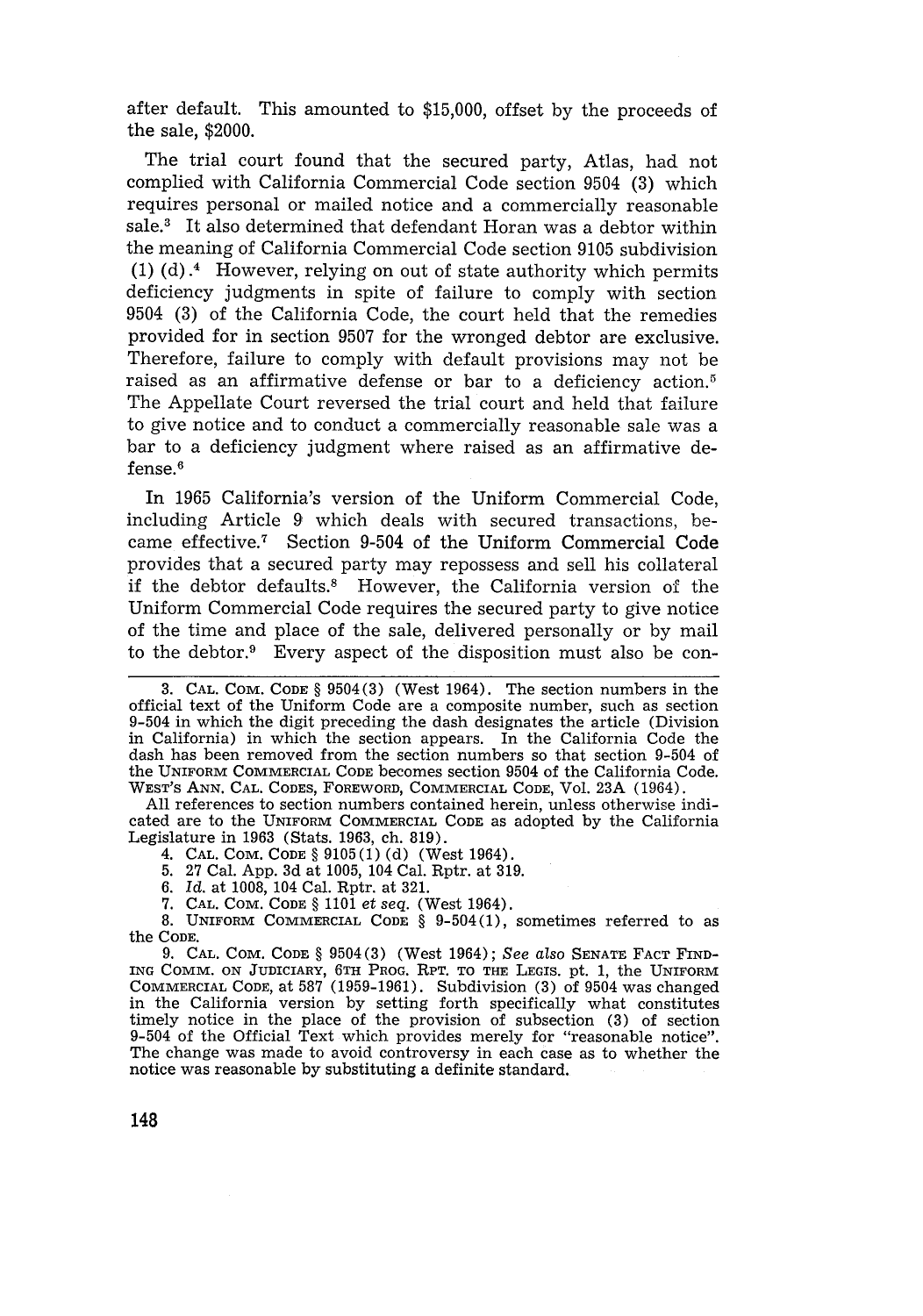ducted in good faith and in a commercially reasonable manner.<sup>10</sup> If the secured party sells the collateral, he must account for any surplus and unless otherwise agreed, the debtor is liable for any deficiency.<sup>11</sup> In the event the creditor wrongfully fails to comply with the resale provisions of the California Commercial Code, the debtor or any person entitled to notification, or whose security has been made known to the secured party prior to the disposition, is entitled to recover any loss resulting from this failure.<sup>12</sup>

The main issue was whether the debtor, in addition to his claim for damages, may also prevent the creditor from recovering a deficiency where the secured party fails to notify the debtor before disposition of the collateral, or where the sale is not conducted in a commercially reasonable manner. In such cases, the authorities are divided over whether to indulge the secured party's claim for a deficiency.<sup>13</sup> In view of the lack of unanimity of interpretations by various state courts and in the absence of decisions on the point in California, the *Atlas* case arose. The pro-deficiency view, adopted **by** many courts, is that the secured party who fails to notify the debtor may still claim his deficiency if he can prove that the resale obtained fair value for the collateral.<sup>14</sup> The anti-deficiency view bars the secured party from claiming any deficiency where he fails to give proper notice.<sup>15</sup> This view, adopted by the Appellate Court in *Atlas,* represents a statement of the law in California.

The **U.C.C.** and its official comments do not discuss the relationship between the debtor's liability for a deficiency and the secured party's liability for damages for non-compliance with the required

1089, 323 N.Y.S.2d 13 (Civ. Ct. 1971); Skeels v. Universal C.I.T. Credit Corp., 222 F. Supp. 696 (W.D. Pa. 1963) *vacated on other grounds,* 335 F.2d 846 (3d Cir. 1964); Braswell v. American National Bank, 117 Ga. App. 699, 161 S.E.2d 420 (1968); Bergen Auto. v. Mattarochio, 58 N.J. Super. 161, 155 A.2d 787 (Super. Ct. App. Div. 1959).

**<sup>10.</sup> CAL.** COM. CODE § 9504(3) (West 1964).

<sup>11.</sup> CAL. COM. CODE § 9504(2) (West 1964).

<sup>12.</sup> CAL. COM. CODE § 9507(1) (West 1964).

<sup>13.</sup> White, *Representing the Low-Income Consumer in Repossessions, Resales and Deficiency Judgment Cases,* 3 U.C.C.L.J. 199, 220 (1971), 64 Nw. U.L. REV. 808, 832-33 (1970).

<sup>14.</sup> Conti Causeway Ford v. Jarossy, 114 **N.J.** Super. 382, 276 A.2d 402 (Dist. Ct. 1971); T & W Ice Cream, Inc. v. Carriage Barn, Inc., 107 N.J. Super. 328, 258 A.2d 162, 6 UCC Rep. Serv. 1230 (Bergen County Cts. L. Div. 1969); Weaver v. O'Meara Motor Co., 452 P.2d 87, 6 UCC Rep. Serv. 415 (Alas. 1969); Barker v. Horn, 245 Ark. 315, 432 S.W.2d 21 (1968). 15. Leasco Data Process Equip. Corp. v. Atlas Shirt Co., 66 Misc. 2d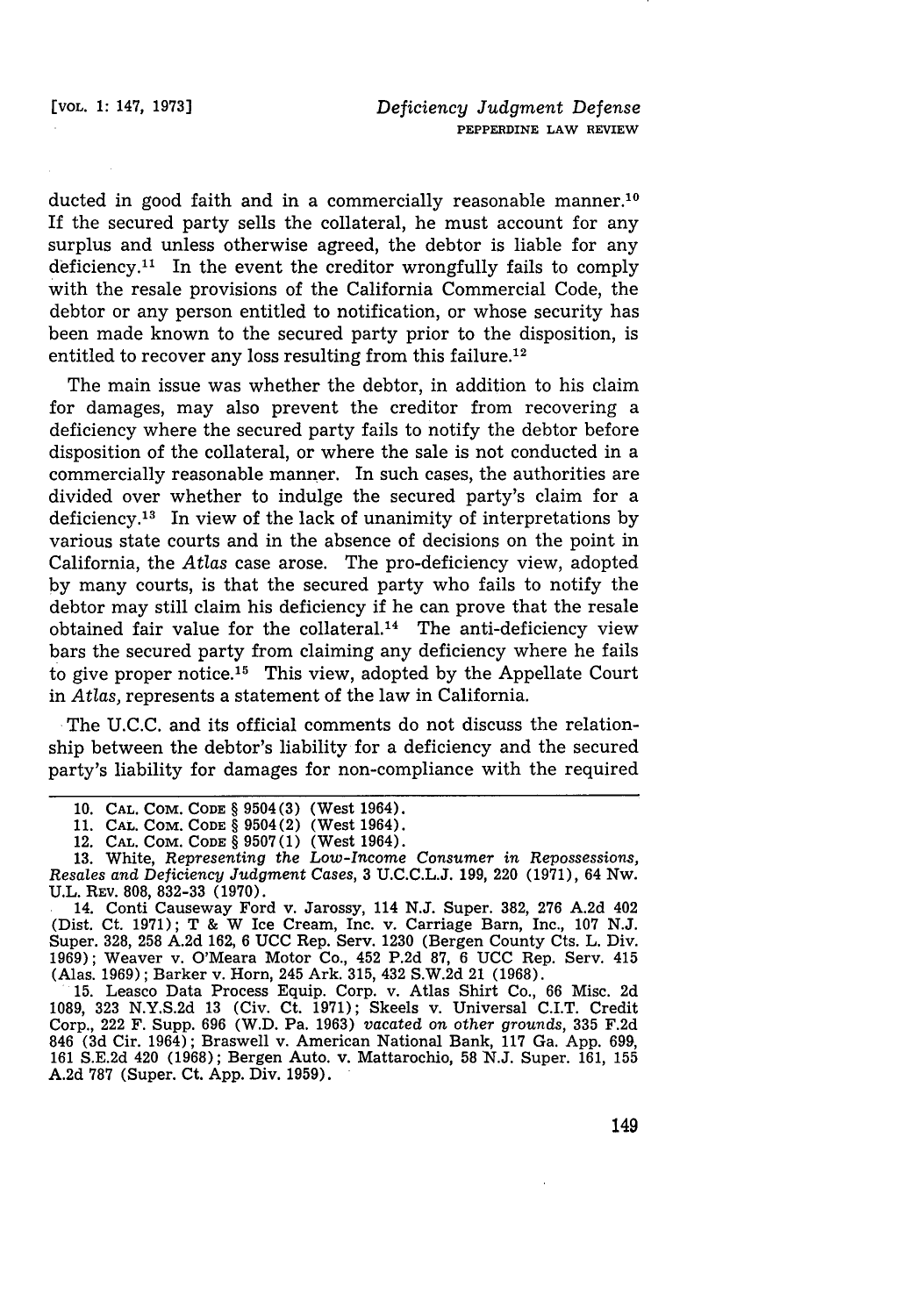default procedures.<sup>16</sup> While U.C.C. section 9-504 (2) states that the debtor will be liable for any deficiency, some courts have insisted that personal notice and commercially reasonable resale of the collateral are conditions precedent to recovery of a deficiency judgment.<sup>17</sup> These courts rule that notice is essential since without it, the debtor has been denied the right of redemption given him by section 9-506.18 In addition the courts reason that U.C.C. section 9-507, which does provide remedies for the wronged debtor, has nothing to do with defenses to a deficiency action but is intended only to provide an affirmative cause of action for a loss that has already been sustained-not a substitute for a defense to an action for a deficiency. $19$ 

In *Atlas,* the California Appelate Court based its opinion on the general construction provisions of the U.C.C., prior California case law, recent case law from out of state and the U.C.C. default provisions themselves.

The Court cited section 1-102 of the Uniform Commercial Code, which provides in subsection (1); "This Code shall be liberally construed and applied to promote its underlying purposes and policies." Subsection (2) (c) states "Underlying purposes and policies of the Code are . . . to make uniform the law among the various jurisdictions." The Court then quoted § 1-103 of the Code, stating in effect that unless displaced by particular provisions of the Code, the prior commercial laws supplement the Code provisions. The conclusion of the Court was that U.C.C. § 9-507 is not expressly made an exclusive remedy and does not purport to have any bearing on deficiency judgments.

For California pre-code precedent, the Court referred to two cases: *Methany v. Davis20* and Rocky *Mountain Export Company v. Colquitt,21* recalling that under California chattel mortgage law, a mortgagee who disposed of mortgaged property after default without following the notice requirements of the statute and the mortgage was barred from recovering a deficiency judgment.

Out of state precedent principally relied on by the Court was the

20. 107 Cal. App. 137, 290 P. 91 (1930).

21. 179 Cal. App. 2d 204, 3 Cal. Rptr. 512 (1960).

<sup>16. 2</sup> G. GILMORE, SECURITY INTERESTS **IN PERSONAL** PROPERTY, 44.9.4 at 1262 (1965).

<sup>17.</sup> Edmondson v. Air Service Co., 123 Ga. App. 263, 180 S.E.2d 589 (1971); Climonetto v. Keepes, 501 P.2d 1017 (Wyo. 1972).

**<sup>18.</sup> UNIFORM** COMMERCIAL **CODE** § 9-506. 19. Braswell v. American Nat'l Bank, 117 Ga. App. 699, 161 S.E.2d 420 (1968); Leasco Data Process Equip. Corp. v. Atlas Shirt Co., 66 Misc. 2d 1089, 323 N.Y.S.2d 13 (Civ. Ct. 1971); Foundation Discounts, Inc. v. Serna, 81 N.M. 474, 468 P.2d 875 (1970).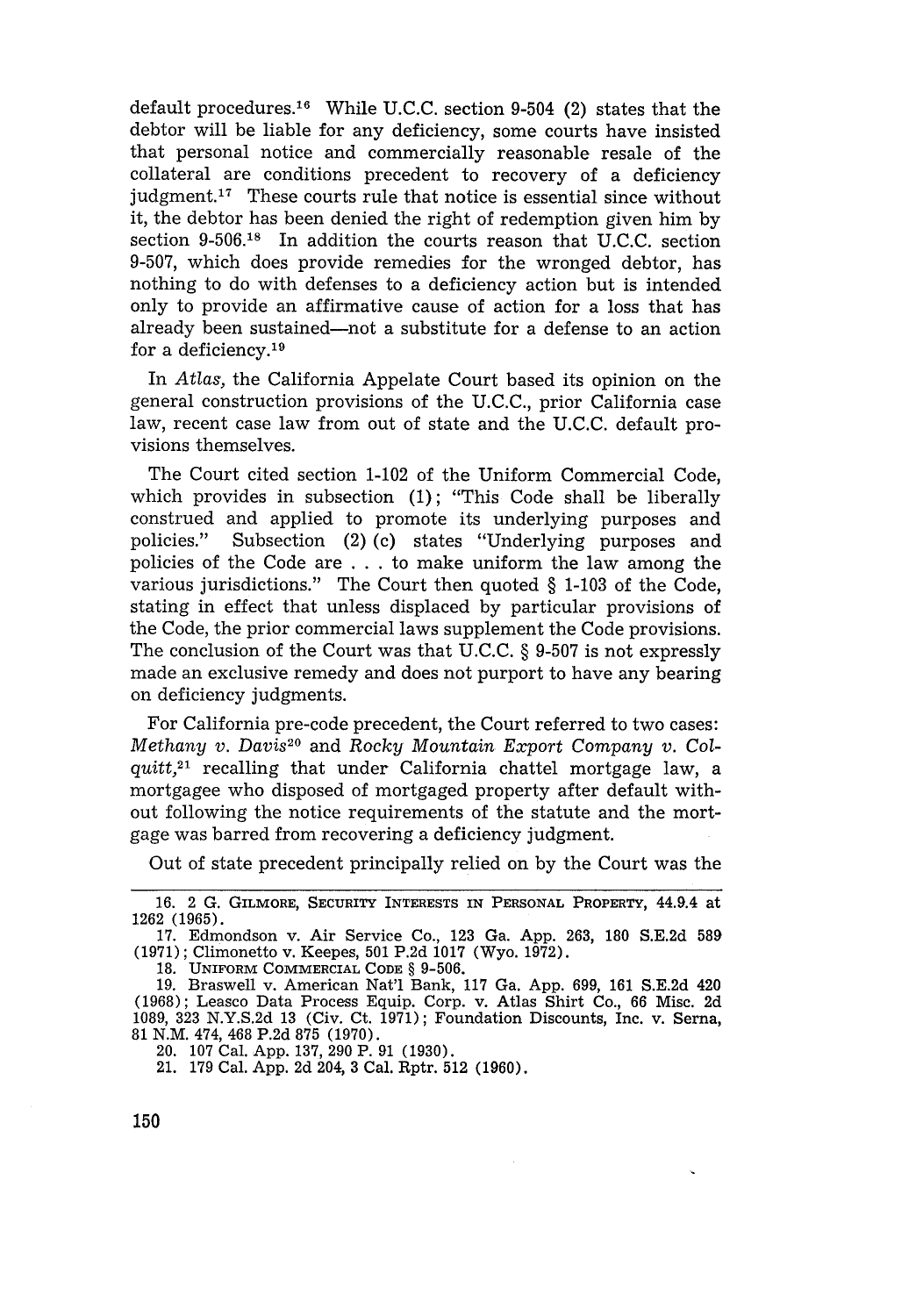1971 New York case of *Leasco Data Process Equipment Corporation v. Atlas Shirt Company Inc.22* This case arose from an action to recover a deficiency judgment by a secured creditor who sold leased property after repossession. The New York Court held that failure of the secured creditor to notify the debtor, after repossession, of the time at which the equipment was to be sold to the highest bidder precluded the creditor from recovering a deficiency judgment.23 The carefully written opinion relied on earlier New York case law. It stated that prior to passage of the Code in New York, the common law rule was: "In the absence of contractual provisions, the obligation of the debtor was terminated when the conditional vendor repossessed." $24$  Similarly, the anti-deficiency principal became firmly established in New York as it had in virtually all states which had adopted the Uniform Conditional Sales Act. The right of the conditional vendor to secure a deficiency judgment was dependent on precise compliance with statutory requirements as to notice. <sup>25</sup>*Leasco* went on to draw three distinctions as to cases in which different conclusions had been reached in other jurisdictions.<sup>26</sup>

First the *Leasco* Court concluded that none of the decisions from other jurisdictions referred to the presence in that jurisdiction of a settled interpretation of the corresponding provisions of the Uniform Conditional Sales Act, such as existed in New York. While these pro-deficiency decisions took notice of a comparable body of law in their jurisdictions, the Court felt that the failure to refer to it and to describe how it had been changed by the new statutory language surely undermined its authority.

Secondly, the New York Court stated that none of the opinions undertook a detailed textual analysis of the Code. Elaborating, *Leasco* asserted that U.C.C. § 9-507 makes no direct allusion to the circumstances under which a right to a deficiency may arise. It emphasized the language in § 9-507 used to articulate the affirmative action phraseology, as well as the complete lack of defense terminology found there. The Court then concluded that § 9-507 was only intended to provide an affirmative action, that it was far more

<sup>22.</sup> **66** Misc. 2d **1089, 323** N.Y.S.2d **13** (Civ. Ct. 1971).

**<sup>23.</sup>** *Id.*

<sup>24.</sup> *Id.* at 1090, **323** N.Y.S.2d at. **15.**

**<sup>25.</sup>** *Id.*

**<sup>26.</sup> Id.** at **1092-3, 323 N.Y.S.2d** at 17.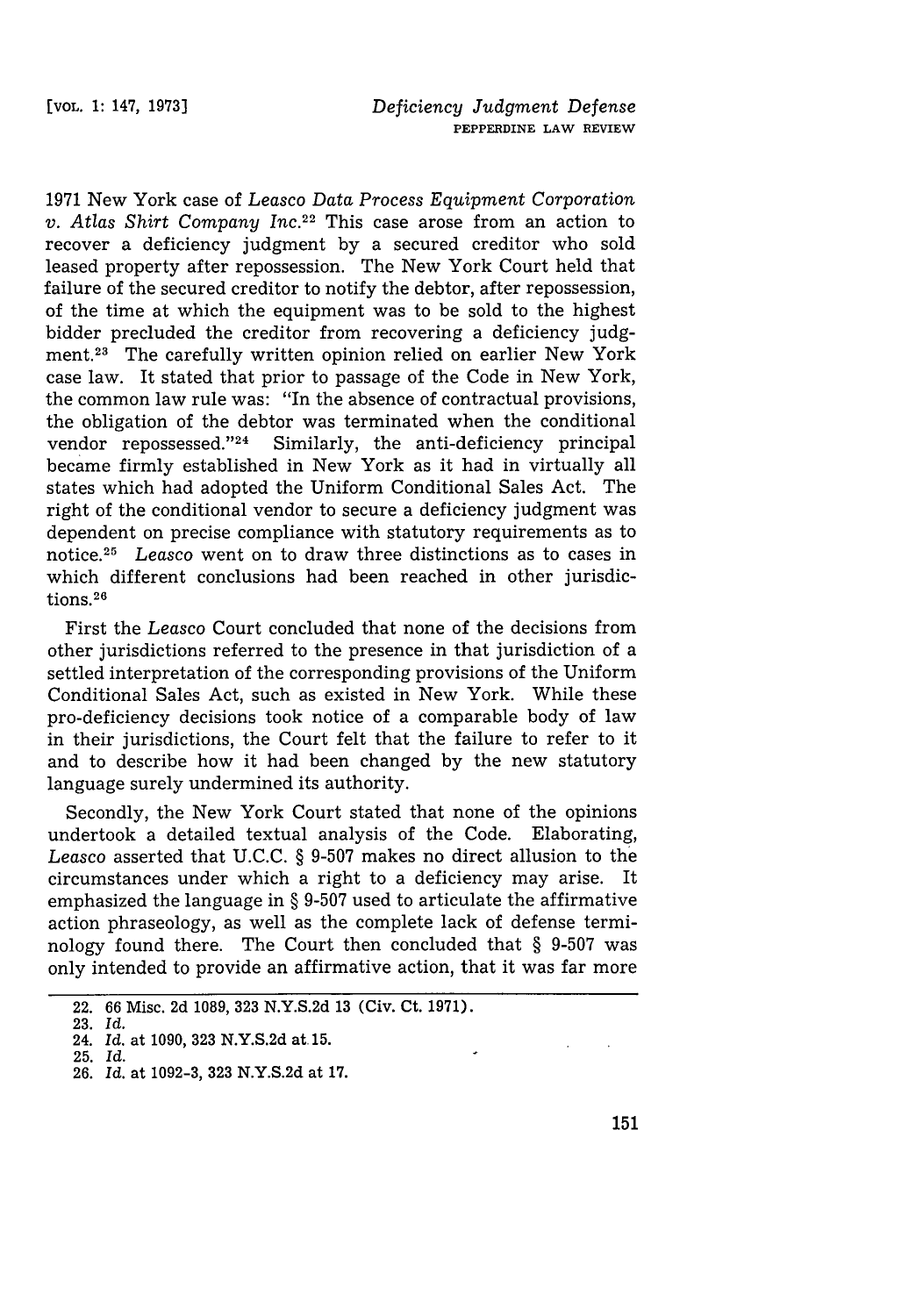probable that the authors of the Code never contemplated that a secured party could recover a deficiency judgment after violating the statutory command of notice.

Finally, the New York Court asserted that out of state courts reaching the above conclusion were so disturbed by the harsh and unfair consequences following deficiency judgments that strenuous judicial efforts were made to mitigate these consequences. The most common formula was to create a presumption that the repossessed item had the value of the outstanding debt and to place upon the secured party the burden of proving a different value.<sup>27</sup>

Endorsing the New York Court's analysis, the California Court in *Atlas* affirmed that consideration of "the most natural and reasonable construction of the statutory language in the light of the legal background, the realities of the relationship involved between secured creditors and debtors who have defaulted and their respective financial resources for engaging in litigation, all lead to the conclusion that *the right* to a deficiency *judgment depends on compliance with the statutory requirements concerning dispositions and notice."28*

In barring a creditor's right to a deficiency judgment where California Commercial Code protections of notice to the debtor and commercially reasonable sale are not followed, the courts have provided greater motivation to the creditor to secure the best possible price, (which presumably is most likely to result from a commercially reasonable sale of the secured collateral). The remote and unrealistic threat of an action for damages under U.C.C. section 9-507 from a pressed and defaulting debtor by itself is not enough to ensure significant efforts to maximize proceeds of the sale. If deficiencies were allowed under these conditions, a creditor might well prefer to sell quickly to friends or to himself (as in the *Atlas* case). His bonus or reward could well be to make auction fees, cement business friendships with distress sale buyers, and then to collect his deficiency. California's affirmative defense should go far to inhibit sharp practices by unscrupulous secured parties.

As to the California Commercial Code requirement of personal notice to the debtor of intended sale, the opportunity to redeem seems only equitable. It is a matter of due process and consonant with constitutional principles of justice and fair play. Though notice may seem futile and a holdover from three centuries of

**<sup>27.</sup>** *Id.* at **1093, 323** N.Y.S.2d at **17.**

**<sup>28. 27</sup>** Cal. **App. 3d** at **1009,** 104 Cal. Rptr. at **321 (1972).**